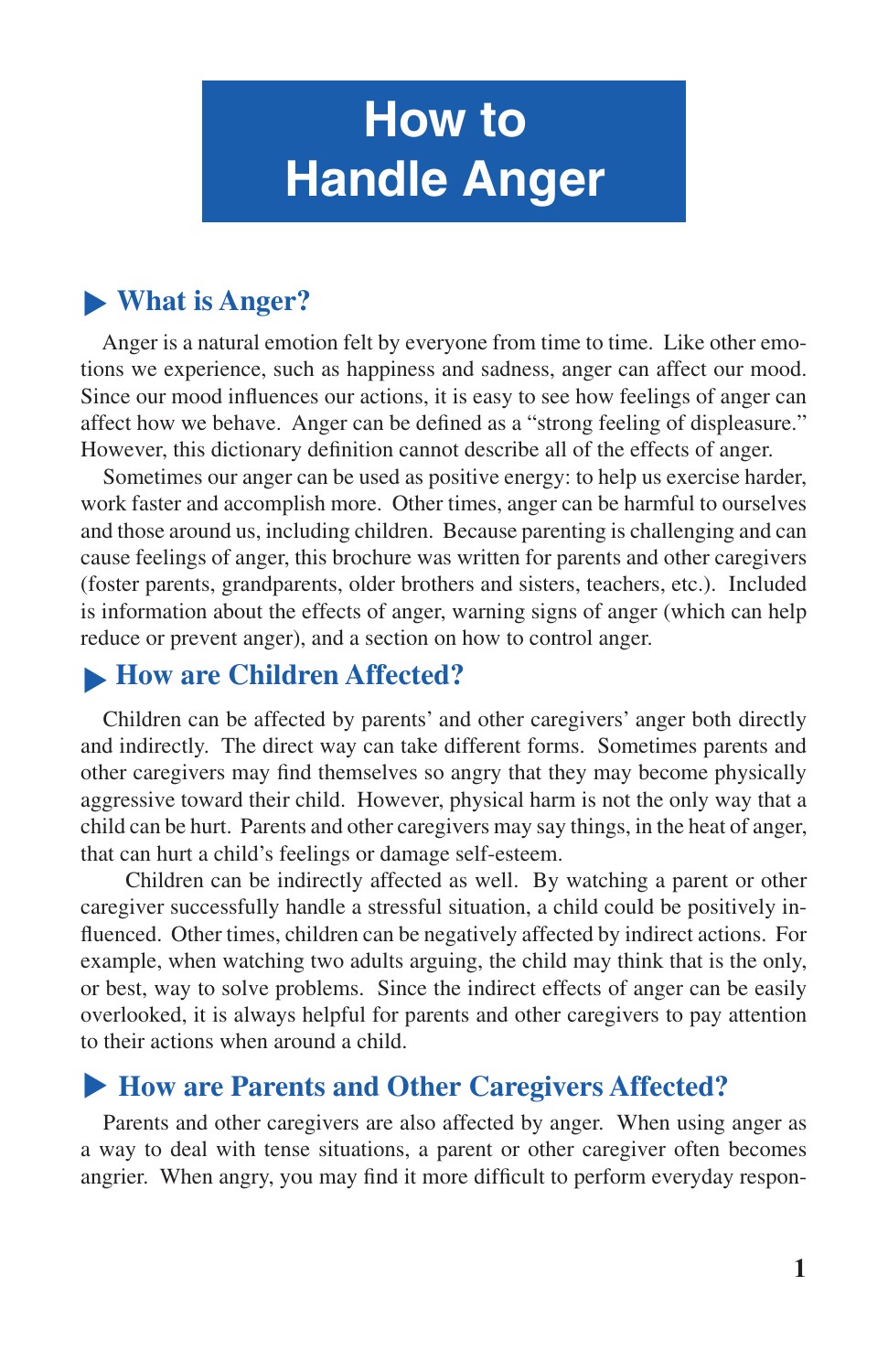sibilities in the home, on the job, running errands and parenting. Therefore, knowing some of the warning signs of anger can help reduce, if not prevent, angry feelings. The following checklist can serve as a guide in recognizing some of the warning signs of anger. Can you think of others?

- anxiety overcommittment
- trouble sleeping overwhelmed
- displeasure depression irritation
	- sorrow frustration fatigue
		- hopelessness insecurity

## ▶ <b>How to Control</b> <b>Auger</b>

Sometimes feelings of anger build up without us even knowing it. Therefore, it helps to know how to control anger. It may be helpful to think of your anger management as a traffic light.

**Red light** represents extreme anger; **immediately come to a stop**. Try one of the following:

1. Take a time out.

- 2. Talk with a friend, relative, counselor or church member.
- 3. Splash water on your face.

4. Get away from the place of tension — if you cannot leave because you are watching children, walk into another room.

- 5. Walk around the block.
- 6. Write down your feelings, possibly in a diary or journal.
- 7. Take a deep breath.
- 8. Count to 10.
- 9. Exercise.

10. Do something constructive, such as gardening, reading or other hobbies.

**Yellow light** represents moderate anger. Now is a good time to organize your thoughts **before** trying to talk to the person with whom you are angry. Sharing your problem with others and seeking advice may also be helpful. Next, try to figure out the needs of the person(s) with whom you are angry. Why did they act that way toward you? Do they have certain needs that you were not aware of at the time? In addition to their needs, what are yours? Knowing your needs and those of the other person(s) involved is helpful in understanding the source of your anger. In organizing your thoughts, remember the ABCs of communication:

**ASK** yourself three simple questions:

- What am I feeling?
- Why do I feel this way?

• What is the source of my anger?

Writing about your feelings is a good outlet.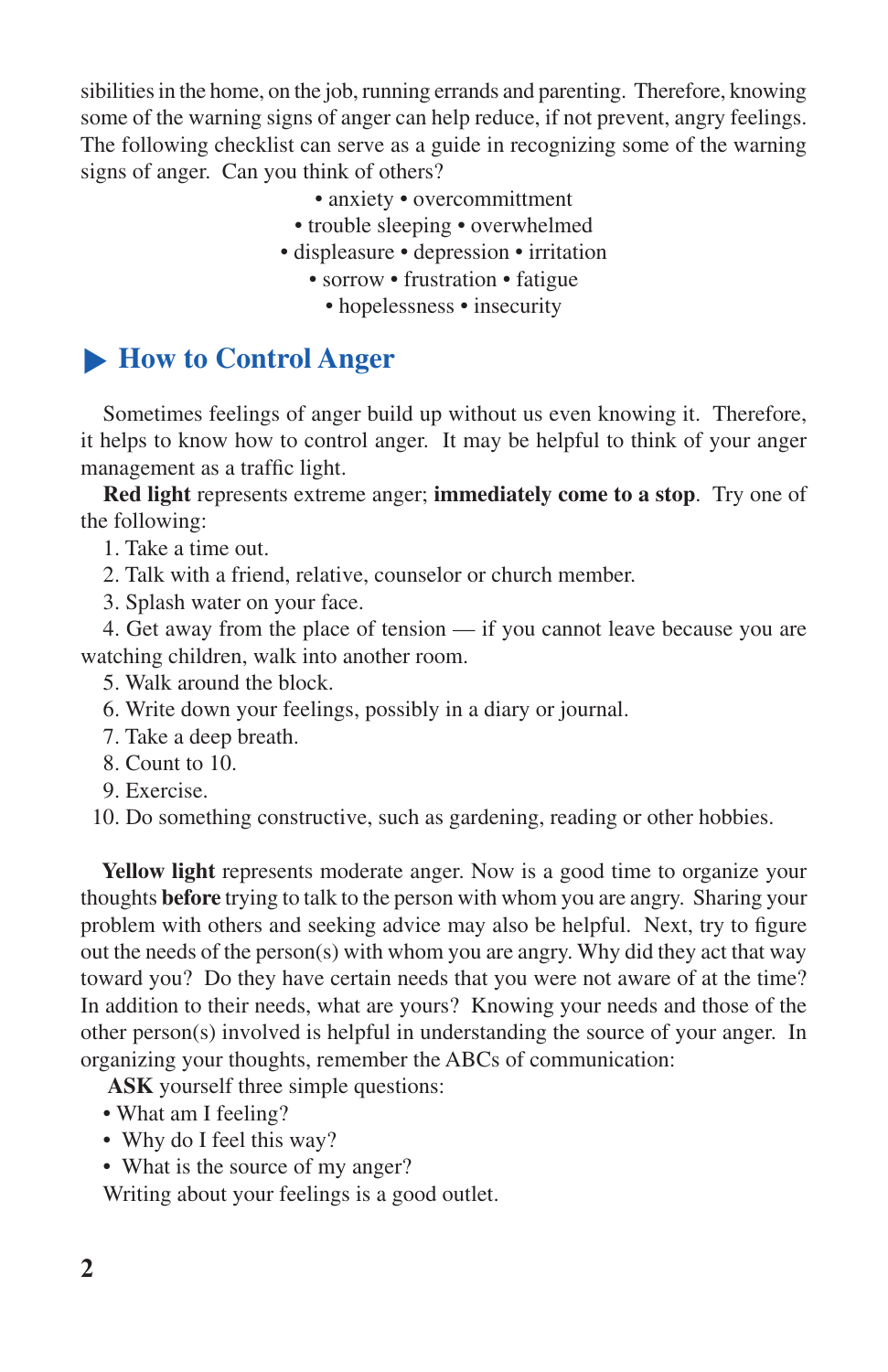**BEFORE** talking to the person(s) with whom you are angry, think of some ways to prevent the anger-producing situation in the future:

• Remember how you felt during the situation.

• Put yourself in the other person's shoes and try to understand why he or she acted that way.

• What would you have done in their position?

 **COMMUNICATE** your feelings in a positive manner. Things to remember:

• Listen to the other person's side of the story; listen with an open mind.

• Stick to one issue at a time. Digging up old arguments won't help.

• Explain how you feel without blaming the other person. Try to stay calm and control your voice.

*— Good approaches:*

- "In my opinion..."
- "The way I see it..."
- "It seemed as though..."
- "I was wondering..."

*— Approaches to avoid:*

- "You never..."
- "How am I supposed to..."
- "Why don't you just..."

 Remember how you would want the other person to approach you if he or she were in your shoes.

**Green light** is a signal that you are **ready to communicate**, but you should still **proceed with caution**. When you have reached a green light, you have:

- identified that a problem exists;
- determined the cause of the problem;

• identified your needs, as well as those of the person(s) with whom you are angry; and

• thought of possible solutions for preventing this situation in the future.

 The following examples show how the **ABCs** can help you reach the green light (communication stage).

#### **I. Partner conflict**

**A.** Ask, "What is the source of my anger?"

• "My partner and I don't spend as much time together as we used to."

**B.** Before you act, think of some possible strategies.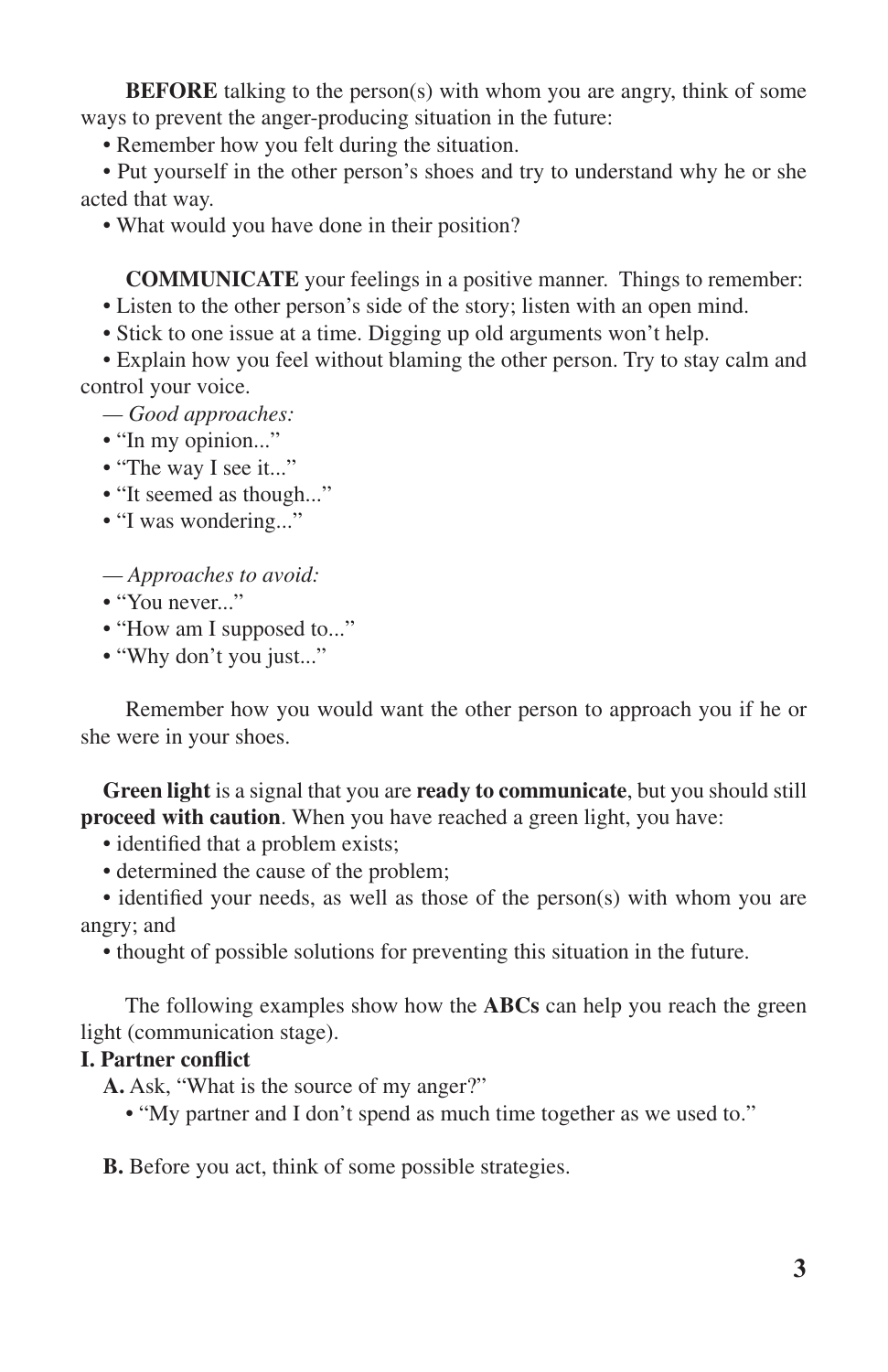• Write a letter to your partner; express how you feel and ask when you can talk about your concern.

 • Arrange a time to get together in a comfortable setting for the two of you (dinner, going for a walk).

**C.** Communicate your needs.

• What do you think we can do about this situation in the future?"

• "I would like for us to spend more time together."

• "I was thinking that we could set aside Saturday evenings as our time. What do you think?"

## **II. Conflict between Children**

**A.** Ask "What is the source of my anger?"

• "My children are always fighting. I become very angry when the children are too noisy and fight with one another."

**B.** Before you act, think about some possible strategies.

- Talk with them over an ice cream cone.
- How is their relationship developing?
- Do they get along well most of the time?
- How do they deal with arguments?

• How do they get along with other boys/girls at school and in the neighborhood?

**C.** Communicate your needs.

• "I love both of you very much and would like to see the two of you get along. How do you think we can do that?"

• "Mary, Joe, I would like for you to get along better. How about making a contract; writing down what you are willing to do to get along better?"

## **III. Job conflict**

A. Ask, "What is the source of my anger?"

• "I don't understand the task my supervisor has given me."

**B.** Before you act, think about some possible strategies.

• When would the supervisor have time to discuss your situation with you?

• Put yourself in your supervisor's shoes. How would you explain to an employee what to do?

• Prepare specific questions to ask your supervisor.

**C.** Communicate your needs.